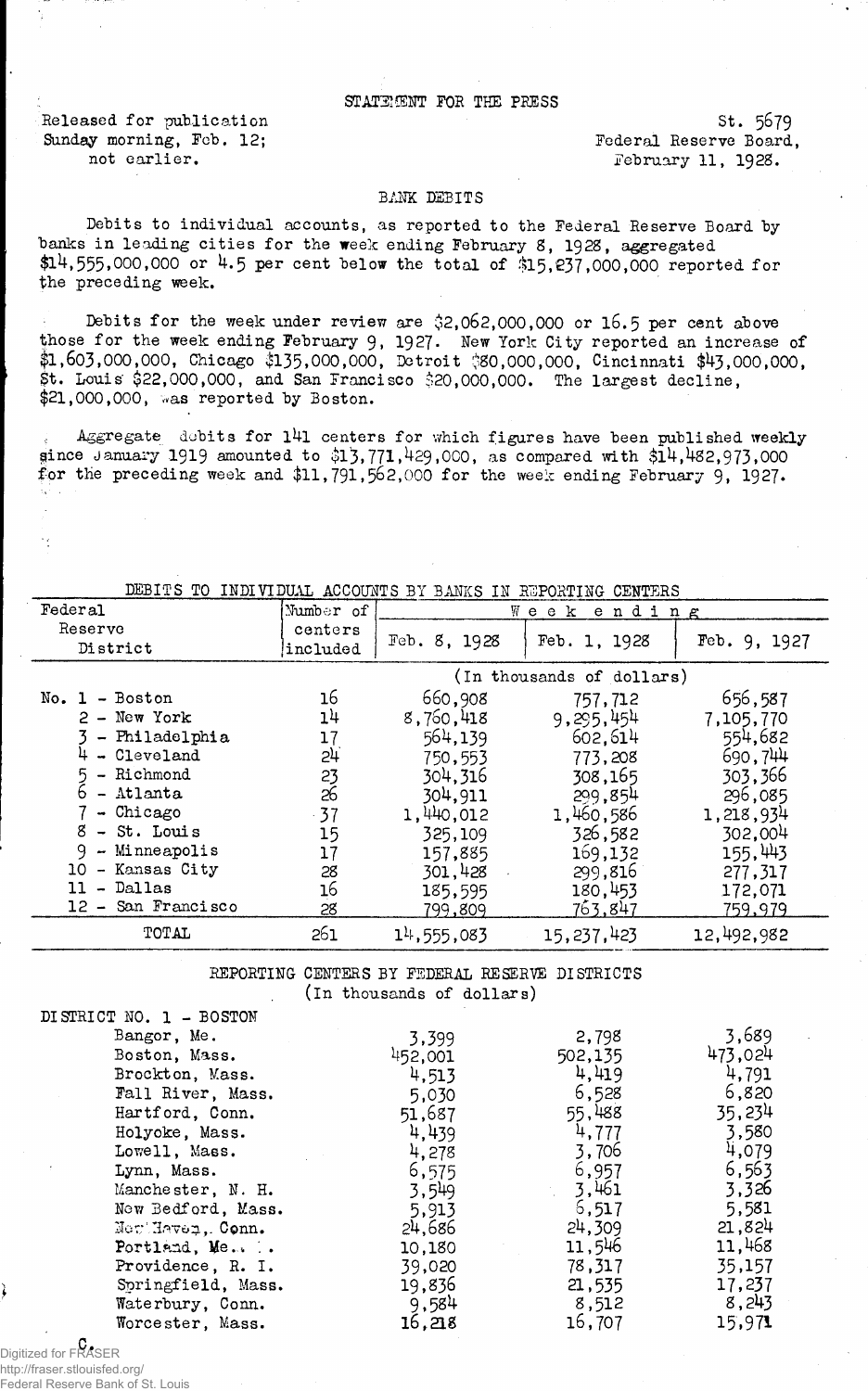## DEBITS TO INDIVIDUAL ACCOUNTS BY BANKS IN REPORTING CENTERS St. 5679a

---------

----------

.<br>ويدرجها على بين شركة في الله عند بعد بين بين بين الله الله عند بين الين الين بين .

 $\bullet$ 

| Feb. 8, 1928<br>DISTRICT NO. 2 - NEW YORK<br>24,977<br>Albany, N.Y.<br>5,744<br>Binghamton, N.Y.<br>91,264<br>Buffalo, N. Y.<br>4,382<br>Elmira, N.Y.<br>4,561<br>Jamestown, N.Y.<br>5.714<br>Montclair, N. J.<br>86,281<br>Newark, N. J.<br>8,392,811<br>New York, N.Y.<br>Northern New Jersey Clearing<br>56,542<br>House Association<br>10,869<br>Passaic, N. J.<br>4,506<br>Poughkeepsie, N.Y.<br>40,313<br>Rochester, N.Y.<br>Stamford, Conn.<br>Syracuse, N. Y.<br>DISTRICT NO. 3 - PHILADELPHIA<br>Allentown, Pa.<br>Altoona, Pa.<br>17,594<br>Camden, N. J.<br>Chester, Pa.<br>10,855<br>Harrisburg, Pa.<br>2,889<br>Hazleton, Pa.<br>4,903<br>Johnstown, Pa.<br>6,542<br>Lancaster, Pa.<br>1,627<br>Lebanon, Pa.<br>3,638<br>Norristown, Pa.<br>423,803<br>Philadelphia, Pa.<br>10,250<br>Reading, Pa.<br>13,900<br>Scranton, Pa.<br>19,405<br>Trenton, N. J.<br>Wilkes-Barre, Pa.<br>Williamsport, Pa.<br>12,640<br>Wilmington, Del.<br>York, Pa.<br>DISTRICT NO. 4 - CLEVELAND<br>Akron, Ohio<br>Butler, Pa.<br>10,060<br>Canton, Ohio<br>127,819<br>Cincinnati, Ohio<br>171,580<br>Cleveland, Ohio<br>34,939<br>Columbus, Ohio<br>Connellsville, Pa.<br>19,903<br>Dayton, Ohio<br>Erie, Pa.<br>Greensburg, Pa.<br>Homestead, Pa.<br>Lexington, Ky.<br>Lima, Ohio<br>Lorain, Ohio<br>Middletown, Ohio<br>Oil City, Pa.<br>Pittsburgh, Pa.<br>Springfield, Ohio<br>Steubenville, Ohio<br>Toledo, Ohio<br>Warren, Ohio | $\textcolor{black}{\textcolor{black}{\mathbb{T}}}\textcolor{black}{.}\textcolor{black}{\mathbf{e}}\textcolor{black}{.}\textcolor{black}{\mathbf{e}}\textcolor{black}{.}\textcolor{black}{\mathbf{k}}\textcolor{black}{.}\textcolor{black}{.}\textcolor{black}{\mathbf{e}}\textcolor{black}{.}\textcolor{black}{\mathbf{n}}\textcolor{black}{.}\textcolor{black}{\mathbf{d}}\textcolor{black}{.}\textcolor{black}{\mathbf{i}}\textcolor{black}{.}\textcolor{black}{\mathbf{n}}\textcolor{black}{.}\textcolor{black}{\mathbf{g}}$ |                           |  |  |
|---------------------------------------------------------------------------------------------------------------------------------------------------------------------------------------------------------------------------------------------------------------------------------------------------------------------------------------------------------------------------------------------------------------------------------------------------------------------------------------------------------------------------------------------------------------------------------------------------------------------------------------------------------------------------------------------------------------------------------------------------------------------------------------------------------------------------------------------------------------------------------------------------------------------------------------------------------------------------------------------------------------------------------------------------------------------------------------------------------------------------------------------------------------------------------------------------------------------------------------------------------------------------------------------------------------------------------------------------------------------------------------------------------------------------------|---------------------------------------------------------------------------------------------------------------------------------------------------------------------------------------------------------------------------------------------------------------------------------------------------------------------------------------------------------------------------------------------------------------------------------------------------------------------------------------------------------------------------------|---------------------------|--|--|
|                                                                                                                                                                                                                                                                                                                                                                                                                                                                                                                                                                                                                                                                                                                                                                                                                                                                                                                                                                                                                                                                                                                                                                                                                                                                                                                                                                                                                                 | Feb. 1, 1928                                                                                                                                                                                                                                                                                                                                                                                                                                                                                                                    | Feb. 9, 1927              |  |  |
|                                                                                                                                                                                                                                                                                                                                                                                                                                                                                                                                                                                                                                                                                                                                                                                                                                                                                                                                                                                                                                                                                                                                                                                                                                                                                                                                                                                                                                 |                                                                                                                                                                                                                                                                                                                                                                                                                                                                                                                                 | (In thousands of dollars) |  |  |
|                                                                                                                                                                                                                                                                                                                                                                                                                                                                                                                                                                                                                                                                                                                                                                                                                                                                                                                                                                                                                                                                                                                                                                                                                                                                                                                                                                                                                                 | 27,463                                                                                                                                                                                                                                                                                                                                                                                                                                                                                                                          | 27,733                    |  |  |
|                                                                                                                                                                                                                                                                                                                                                                                                                                                                                                                                                                                                                                                                                                                                                                                                                                                                                                                                                                                                                                                                                                                                                                                                                                                                                                                                                                                                                                 | 5,576                                                                                                                                                                                                                                                                                                                                                                                                                                                                                                                           | 5,041                     |  |  |
|                                                                                                                                                                                                                                                                                                                                                                                                                                                                                                                                                                                                                                                                                                                                                                                                                                                                                                                                                                                                                                                                                                                                                                                                                                                                                                                                                                                                                                 | 99,073                                                                                                                                                                                                                                                                                                                                                                                                                                                                                                                          | 74,518                    |  |  |
|                                                                                                                                                                                                                                                                                                                                                                                                                                                                                                                                                                                                                                                                                                                                                                                                                                                                                                                                                                                                                                                                                                                                                                                                                                                                                                                                                                                                                                 | 4,516                                                                                                                                                                                                                                                                                                                                                                                                                                                                                                                           | 4,217                     |  |  |
|                                                                                                                                                                                                                                                                                                                                                                                                                                                                                                                                                                                                                                                                                                                                                                                                                                                                                                                                                                                                                                                                                                                                                                                                                                                                                                                                                                                                                                 | 4,662                                                                                                                                                                                                                                                                                                                                                                                                                                                                                                                           | 4,220                     |  |  |
|                                                                                                                                                                                                                                                                                                                                                                                                                                                                                                                                                                                                                                                                                                                                                                                                                                                                                                                                                                                                                                                                                                                                                                                                                                                                                                                                                                                                                                 | 4,956                                                                                                                                                                                                                                                                                                                                                                                                                                                                                                                           | 4,831                     |  |  |
|                                                                                                                                                                                                                                                                                                                                                                                                                                                                                                                                                                                                                                                                                                                                                                                                                                                                                                                                                                                                                                                                                                                                                                                                                                                                                                                                                                                                                                 | 91,433                                                                                                                                                                                                                                                                                                                                                                                                                                                                                                                          | 74,372                    |  |  |
|                                                                                                                                                                                                                                                                                                                                                                                                                                                                                                                                                                                                                                                                                                                                                                                                                                                                                                                                                                                                                                                                                                                                                                                                                                                                                                                                                                                                                                 | 8,917,345                                                                                                                                                                                                                                                                                                                                                                                                                                                                                                                       | 6,789,942                 |  |  |
|                                                                                                                                                                                                                                                                                                                                                                                                                                                                                                                                                                                                                                                                                                                                                                                                                                                                                                                                                                                                                                                                                                                                                                                                                                                                                                                                                                                                                                 |                                                                                                                                                                                                                                                                                                                                                                                                                                                                                                                                 |                           |  |  |
|                                                                                                                                                                                                                                                                                                                                                                                                                                                                                                                                                                                                                                                                                                                                                                                                                                                                                                                                                                                                                                                                                                                                                                                                                                                                                                                                                                                                                                 | 56,240                                                                                                                                                                                                                                                                                                                                                                                                                                                                                                                          | 49,303                    |  |  |
|                                                                                                                                                                                                                                                                                                                                                                                                                                                                                                                                                                                                                                                                                                                                                                                                                                                                                                                                                                                                                                                                                                                                                                                                                                                                                                                                                                                                                                 |                                                                                                                                                                                                                                                                                                                                                                                                                                                                                                                                 | 9,393                     |  |  |
|                                                                                                                                                                                                                                                                                                                                                                                                                                                                                                                                                                                                                                                                                                                                                                                                                                                                                                                                                                                                                                                                                                                                                                                                                                                                                                                                                                                                                                 | 10,485                                                                                                                                                                                                                                                                                                                                                                                                                                                                                                                          |                           |  |  |
|                                                                                                                                                                                                                                                                                                                                                                                                                                                                                                                                                                                                                                                                                                                                                                                                                                                                                                                                                                                                                                                                                                                                                                                                                                                                                                                                                                                                                                 | 3,515                                                                                                                                                                                                                                                                                                                                                                                                                                                                                                                           | 3,477                     |  |  |
|                                                                                                                                                                                                                                                                                                                                                                                                                                                                                                                                                                                                                                                                                                                                                                                                                                                                                                                                                                                                                                                                                                                                                                                                                                                                                                                                                                                                                                 | 42,360                                                                                                                                                                                                                                                                                                                                                                                                                                                                                                                          | 36,887                    |  |  |
|                                                                                                                                                                                                                                                                                                                                                                                                                                                                                                                                                                                                                                                                                                                                                                                                                                                                                                                                                                                                                                                                                                                                                                                                                                                                                                                                                                                                                                 | 4,059<br>3,551                                                                                                                                                                                                                                                                                                                                                                                                                                                                                                                  | 3,093                     |  |  |
|                                                                                                                                                                                                                                                                                                                                                                                                                                                                                                                                                                                                                                                                                                                                                                                                                                                                                                                                                                                                                                                                                                                                                                                                                                                                                                                                                                                                                                 | 23,771<br>28,903                                                                                                                                                                                                                                                                                                                                                                                                                                                                                                                | 18,743                    |  |  |
|                                                                                                                                                                                                                                                                                                                                                                                                                                                                                                                                                                                                                                                                                                                                                                                                                                                                                                                                                                                                                                                                                                                                                                                                                                                                                                                                                                                                                                 |                                                                                                                                                                                                                                                                                                                                                                                                                                                                                                                                 |                           |  |  |
|                                                                                                                                                                                                                                                                                                                                                                                                                                                                                                                                                                                                                                                                                                                                                                                                                                                                                                                                                                                                                                                                                                                                                                                                                                                                                                                                                                                                                                 | 8,236<br>8,428                                                                                                                                                                                                                                                                                                                                                                                                                                                                                                                  | 8,639                     |  |  |
|                                                                                                                                                                                                                                                                                                                                                                                                                                                                                                                                                                                                                                                                                                                                                                                                                                                                                                                                                                                                                                                                                                                                                                                                                                                                                                                                                                                                                                 | 3,695<br>4,385                                                                                                                                                                                                                                                                                                                                                                                                                                                                                                                  | 3,620                     |  |  |
|                                                                                                                                                                                                                                                                                                                                                                                                                                                                                                                                                                                                                                                                                                                                                                                                                                                                                                                                                                                                                                                                                                                                                                                                                                                                                                                                                                                                                                 | 14,565                                                                                                                                                                                                                                                                                                                                                                                                                                                                                                                          | $-14,235$                 |  |  |
|                                                                                                                                                                                                                                                                                                                                                                                                                                                                                                                                                                                                                                                                                                                                                                                                                                                                                                                                                                                                                                                                                                                                                                                                                                                                                                                                                                                                                                 | 6,315<br>6,016                                                                                                                                                                                                                                                                                                                                                                                                                                                                                                                  | 4,772                     |  |  |
|                                                                                                                                                                                                                                                                                                                                                                                                                                                                                                                                                                                                                                                                                                                                                                                                                                                                                                                                                                                                                                                                                                                                                                                                                                                                                                                                                                                                                                 | 9,359                                                                                                                                                                                                                                                                                                                                                                                                                                                                                                                           | 9,606                     |  |  |
|                                                                                                                                                                                                                                                                                                                                                                                                                                                                                                                                                                                                                                                                                                                                                                                                                                                                                                                                                                                                                                                                                                                                                                                                                                                                                                                                                                                                                                 | 3,147                                                                                                                                                                                                                                                                                                                                                                                                                                                                                                                           | 2,912                     |  |  |
|                                                                                                                                                                                                                                                                                                                                                                                                                                                                                                                                                                                                                                                                                                                                                                                                                                                                                                                                                                                                                                                                                                                                                                                                                                                                                                                                                                                                                                 | 4,933                                                                                                                                                                                                                                                                                                                                                                                                                                                                                                                           | 5,313                     |  |  |
|                                                                                                                                                                                                                                                                                                                                                                                                                                                                                                                                                                                                                                                                                                                                                                                                                                                                                                                                                                                                                                                                                                                                                                                                                                                                                                                                                                                                                                 | 6,715                                                                                                                                                                                                                                                                                                                                                                                                                                                                                                                           | 6,037                     |  |  |
|                                                                                                                                                                                                                                                                                                                                                                                                                                                                                                                                                                                                                                                                                                                                                                                                                                                                                                                                                                                                                                                                                                                                                                                                                                                                                                                                                                                                                                 |                                                                                                                                                                                                                                                                                                                                                                                                                                                                                                                                 | 1,686                     |  |  |
|                                                                                                                                                                                                                                                                                                                                                                                                                                                                                                                                                                                                                                                                                                                                                                                                                                                                                                                                                                                                                                                                                                                                                                                                                                                                                                                                                                                                                                 | 1,526                                                                                                                                                                                                                                                                                                                                                                                                                                                                                                                           |                           |  |  |
|                                                                                                                                                                                                                                                                                                                                                                                                                                                                                                                                                                                                                                                                                                                                                                                                                                                                                                                                                                                                                                                                                                                                                                                                                                                                                                                                                                                                                                 | 3,211                                                                                                                                                                                                                                                                                                                                                                                                                                                                                                                           | 422,764                   |  |  |
|                                                                                                                                                                                                                                                                                                                                                                                                                                                                                                                                                                                                                                                                                                                                                                                                                                                                                                                                                                                                                                                                                                                                                                                                                                                                                                                                                                                                                                 | 460,777                                                                                                                                                                                                                                                                                                                                                                                                                                                                                                                         |                           |  |  |
|                                                                                                                                                                                                                                                                                                                                                                                                                                                                                                                                                                                                                                                                                                                                                                                                                                                                                                                                                                                                                                                                                                                                                                                                                                                                                                                                                                                                                                 | 9,733                                                                                                                                                                                                                                                                                                                                                                                                                                                                                                                           | 11,018                    |  |  |
|                                                                                                                                                                                                                                                                                                                                                                                                                                                                                                                                                                                                                                                                                                                                                                                                                                                                                                                                                                                                                                                                                                                                                                                                                                                                                                                                                                                                                                 | 15,400                                                                                                                                                                                                                                                                                                                                                                                                                                                                                                                          | 16,600                    |  |  |
|                                                                                                                                                                                                                                                                                                                                                                                                                                                                                                                                                                                                                                                                                                                                                                                                                                                                                                                                                                                                                                                                                                                                                                                                                                                                                                                                                                                                                                 | 18,575                                                                                                                                                                                                                                                                                                                                                                                                                                                                                                                          | 17,797                    |  |  |
|                                                                                                                                                                                                                                                                                                                                                                                                                                                                                                                                                                                                                                                                                                                                                                                                                                                                                                                                                                                                                                                                                                                                                                                                                                                                                                                                                                                                                                 | 11,500<br>10,900                                                                                                                                                                                                                                                                                                                                                                                                                                                                                                                | 10,200                    |  |  |
|                                                                                                                                                                                                                                                                                                                                                                                                                                                                                                                                                                                                                                                                                                                                                                                                                                                                                                                                                                                                                                                                                                                                                                                                                                                                                                                                                                                                                                 | 4,422<br>4,168                                                                                                                                                                                                                                                                                                                                                                                                                                                                                                                  | 4,290                     |  |  |
|                                                                                                                                                                                                                                                                                                                                                                                                                                                                                                                                                                                                                                                                                                                                                                                                                                                                                                                                                                                                                                                                                                                                                                                                                                                                                                                                                                                                                                 | 19,347                                                                                                                                                                                                                                                                                                                                                                                                                                                                                                                          | 10,435                    |  |  |
|                                                                                                                                                                                                                                                                                                                                                                                                                                                                                                                                                                                                                                                                                                                                                                                                                                                                                                                                                                                                                                                                                                                                                                                                                                                                                                                                                                                                                                 | 4,980<br>5,223                                                                                                                                                                                                                                                                                                                                                                                                                                                                                                                  | 4,758                     |  |  |
|                                                                                                                                                                                                                                                                                                                                                                                                                                                                                                                                                                                                                                                                                                                                                                                                                                                                                                                                                                                                                                                                                                                                                                                                                                                                                                                                                                                                                                 |                                                                                                                                                                                                                                                                                                                                                                                                                                                                                                                                 |                           |  |  |
|                                                                                                                                                                                                                                                                                                                                                                                                                                                                                                                                                                                                                                                                                                                                                                                                                                                                                                                                                                                                                                                                                                                                                                                                                                                                                                                                                                                                                                 | 20,390<br>22,212                                                                                                                                                                                                                                                                                                                                                                                                                                                                                                                | 19,521                    |  |  |
|                                                                                                                                                                                                                                                                                                                                                                                                                                                                                                                                                                                                                                                                                                                                                                                                                                                                                                                                                                                                                                                                                                                                                                                                                                                                                                                                                                                                                                 | 2,211<br>2,199                                                                                                                                                                                                                                                                                                                                                                                                                                                                                                                  | 2,499                     |  |  |
|                                                                                                                                                                                                                                                                                                                                                                                                                                                                                                                                                                                                                                                                                                                                                                                                                                                                                                                                                                                                                                                                                                                                                                                                                                                                                                                                                                                                                                 | 9,910                                                                                                                                                                                                                                                                                                                                                                                                                                                                                                                           | 10,050                    |  |  |
|                                                                                                                                                                                                                                                                                                                                                                                                                                                                                                                                                                                                                                                                                                                                                                                                                                                                                                                                                                                                                                                                                                                                                                                                                                                                                                                                                                                                                                 | 116,486                                                                                                                                                                                                                                                                                                                                                                                                                                                                                                                         | 84,447                    |  |  |
|                                                                                                                                                                                                                                                                                                                                                                                                                                                                                                                                                                                                                                                                                                                                                                                                                                                                                                                                                                                                                                                                                                                                                                                                                                                                                                                                                                                                                                 | 188,602                                                                                                                                                                                                                                                                                                                                                                                                                                                                                                                         | 174,887                   |  |  |
|                                                                                                                                                                                                                                                                                                                                                                                                                                                                                                                                                                                                                                                                                                                                                                                                                                                                                                                                                                                                                                                                                                                                                                                                                                                                                                                                                                                                                                 | 36,201                                                                                                                                                                                                                                                                                                                                                                                                                                                                                                                          | 34,243                    |  |  |
|                                                                                                                                                                                                                                                                                                                                                                                                                                                                                                                                                                                                                                                                                                                                                                                                                                                                                                                                                                                                                                                                                                                                                                                                                                                                                                                                                                                                                                 | 863<br>870                                                                                                                                                                                                                                                                                                                                                                                                                                                                                                                      | 1,125                     |  |  |
|                                                                                                                                                                                                                                                                                                                                                                                                                                                                                                                                                                                                                                                                                                                                                                                                                                                                                                                                                                                                                                                                                                                                                                                                                                                                                                                                                                                                                                 |                                                                                                                                                                                                                                                                                                                                                                                                                                                                                                                                 | 19,929                    |  |  |
|                                                                                                                                                                                                                                                                                                                                                                                                                                                                                                                                                                                                                                                                                                                                                                                                                                                                                                                                                                                                                                                                                                                                                                                                                                                                                                                                                                                                                                 | 19,318                                                                                                                                                                                                                                                                                                                                                                                                                                                                                                                          |                           |  |  |
|                                                                                                                                                                                                                                                                                                                                                                                                                                                                                                                                                                                                                                                                                                                                                                                                                                                                                                                                                                                                                                                                                                                                                                                                                                                                                                                                                                                                                                 | 7,711<br>7,701                                                                                                                                                                                                                                                                                                                                                                                                                                                                                                                  | 7,966                     |  |  |
|                                                                                                                                                                                                                                                                                                                                                                                                                                                                                                                                                                                                                                                                                                                                                                                                                                                                                                                                                                                                                                                                                                                                                                                                                                                                                                                                                                                                                                 | 4,131<br>4,182                                                                                                                                                                                                                                                                                                                                                                                                                                                                                                                  | 4,309                     |  |  |
|                                                                                                                                                                                                                                                                                                                                                                                                                                                                                                                                                                                                                                                                                                                                                                                                                                                                                                                                                                                                                                                                                                                                                                                                                                                                                                                                                                                                                                 | 984<br>817                                                                                                                                                                                                                                                                                                                                                                                                                                                                                                                      | 1,015                     |  |  |
|                                                                                                                                                                                                                                                                                                                                                                                                                                                                                                                                                                                                                                                                                                                                                                                                                                                                                                                                                                                                                                                                                                                                                                                                                                                                                                                                                                                                                                 | 8,642<br>9,092                                                                                                                                                                                                                                                                                                                                                                                                                                                                                                                  | 8,271                     |  |  |
|                                                                                                                                                                                                                                                                                                                                                                                                                                                                                                                                                                                                                                                                                                                                                                                                                                                                                                                                                                                                                                                                                                                                                                                                                                                                                                                                                                                                                                 | 3,134<br>2,938                                                                                                                                                                                                                                                                                                                                                                                                                                                                                                                  | 3,095                     |  |  |
|                                                                                                                                                                                                                                                                                                                                                                                                                                                                                                                                                                                                                                                                                                                                                                                                                                                                                                                                                                                                                                                                                                                                                                                                                                                                                                                                                                                                                                 | 1,281<br>1,320                                                                                                                                                                                                                                                                                                                                                                                                                                                                                                                  | 1,267                     |  |  |
|                                                                                                                                                                                                                                                                                                                                                                                                                                                                                                                                                                                                                                                                                                                                                                                                                                                                                                                                                                                                                                                                                                                                                                                                                                                                                                                                                                                                                                 | 3,140<br>2,970                                                                                                                                                                                                                                                                                                                                                                                                                                                                                                                  | 2,234                     |  |  |
|                                                                                                                                                                                                                                                                                                                                                                                                                                                                                                                                                                                                                                                                                                                                                                                                                                                                                                                                                                                                                                                                                                                                                                                                                                                                                                                                                                                                                                 | 3,780<br>3,254                                                                                                                                                                                                                                                                                                                                                                                                                                                                                                                  | 2,908                     |  |  |
|                                                                                                                                                                                                                                                                                                                                                                                                                                                                                                                                                                                                                                                                                                                                                                                                                                                                                                                                                                                                                                                                                                                                                                                                                                                                                                                                                                                                                                 | 236,698<br>252,079                                                                                                                                                                                                                                                                                                                                                                                                                                                                                                              | 232,363                   |  |  |
|                                                                                                                                                                                                                                                                                                                                                                                                                                                                                                                                                                                                                                                                                                                                                                                                                                                                                                                                                                                                                                                                                                                                                                                                                                                                                                                                                                                                                                 | 4,962<br>4,727                                                                                                                                                                                                                                                                                                                                                                                                                                                                                                                  | 5,720                     |  |  |
|                                                                                                                                                                                                                                                                                                                                                                                                                                                                                                                                                                                                                                                                                                                                                                                                                                                                                                                                                                                                                                                                                                                                                                                                                                                                                                                                                                                                                                 | 2,241<br>2,431                                                                                                                                                                                                                                                                                                                                                                                                                                                                                                                  | 2,119                     |  |  |
|                                                                                                                                                                                                                                                                                                                                                                                                                                                                                                                                                                                                                                                                                                                                                                                                                                                                                                                                                                                                                                                                                                                                                                                                                                                                                                                                                                                                                                 | 53,808<br>54,206                                                                                                                                                                                                                                                                                                                                                                                                                                                                                                                | 43,744                    |  |  |
|                                                                                                                                                                                                                                                                                                                                                                                                                                                                                                                                                                                                                                                                                                                                                                                                                                                                                                                                                                                                                                                                                                                                                                                                                                                                                                                                                                                                                                 | 2,784<br>3,651                                                                                                                                                                                                                                                                                                                                                                                                                                                                                                                  | 2,716                     |  |  |
|                                                                                                                                                                                                                                                                                                                                                                                                                                                                                                                                                                                                                                                                                                                                                                                                                                                                                                                                                                                                                                                                                                                                                                                                                                                                                                                                                                                                                                 | 10,694<br>10,885                                                                                                                                                                                                                                                                                                                                                                                                                                                                                                                | 9,332                     |  |  |
| Wheeling, W. Va.                                                                                                                                                                                                                                                                                                                                                                                                                                                                                                                                                                                                                                                                                                                                                                                                                                                                                                                                                                                                                                                                                                                                                                                                                                                                                                                                                                                                                | 13,588                                                                                                                                                                                                                                                                                                                                                                                                                                                                                                                          | 14,338                    |  |  |
| Youngstown, Ohio                                                                                                                                                                                                                                                                                                                                                                                                                                                                                                                                                                                                                                                                                                                                                                                                                                                                                                                                                                                                                                                                                                                                                                                                                                                                                                                                                                                                                | 16,245<br>3,403                                                                                                                                                                                                                                                                                                                                                                                                                                                                                                                 | 2,646                     |  |  |
| Zanesville, Ohio                                                                                                                                                                                                                                                                                                                                                                                                                                                                                                                                                                                                                                                                                                                                                                                                                                                                                                                                                                                                                                                                                                                                                                                                                                                                                                                                                                                                                | 2,719                                                                                                                                                                                                                                                                                                                                                                                                                                                                                                                           |                           |  |  |

http://fraser.stlouisfed.org/

 $\mathcal{A}$ 

 $\mathbf{r}$ 

Federal Reserve Bank of St. Louis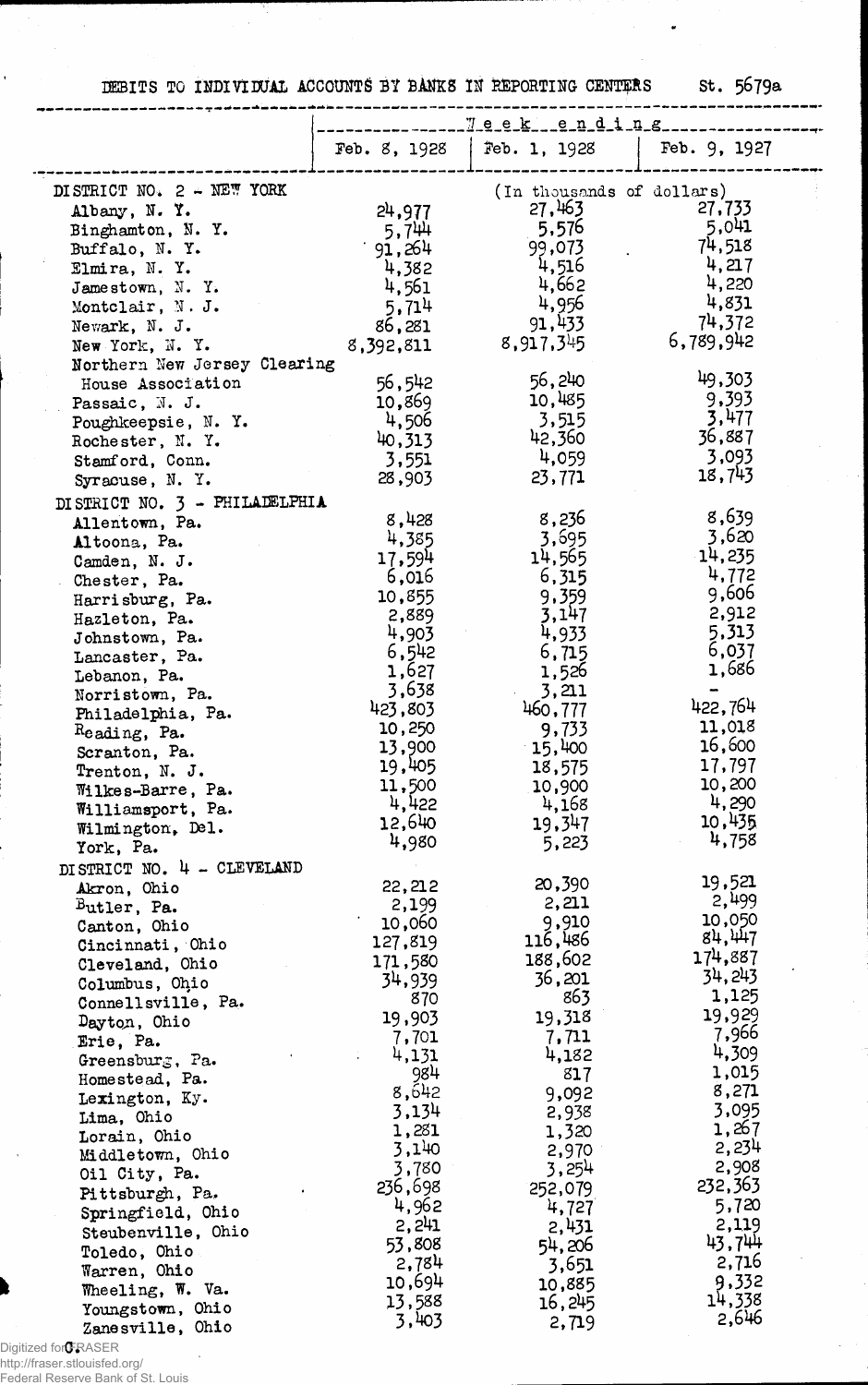DEBITS TO INDIVIDUAL ACCOUNTS BY BANKS IN REPORTING CETAERS

 $\frac{1}{2} \cdot \frac{1}{2} \cdot \frac{1}{2} \cdot \frac{1}{2} \cdot \frac{1}{2} \cdot \frac{1}{2} \cdot \frac{1}{2} \cdot \frac{1}{2} \cdot \frac{1}{2} \cdot \frac{1}{2} \cdot \frac{1}{2} \cdot \frac{1}{2} \cdot \frac{1}{2} \cdot \frac{1}{2} \cdot \frac{1}{2} \cdot \frac{1}{2} \cdot \frac{1}{2} \cdot \frac{1}{2} \cdot \frac{1}{2} \cdot \frac{1}{2} \cdot \frac{1}{2} \cdot \frac{1}{2} \cdot \frac{1}{2} \cdot \frac{1}{2} \cdot \frac{1$ 

 $\sim$  . .  $st.5679b$ 

|                                                                                                                                                                                                                                                                                                                                                                                                                                                                                               | Week ending                                                                                                                                                                                                                             |                                                                                                                                                                                                                                      |                                                                                                                                                                                                                                         |  |  |
|-----------------------------------------------------------------------------------------------------------------------------------------------------------------------------------------------------------------------------------------------------------------------------------------------------------------------------------------------------------------------------------------------------------------------------------------------------------------------------------------------|-----------------------------------------------------------------------------------------------------------------------------------------------------------------------------------------------------------------------------------------|--------------------------------------------------------------------------------------------------------------------------------------------------------------------------------------------------------------------------------------|-----------------------------------------------------------------------------------------------------------------------------------------------------------------------------------------------------------------------------------------|--|--|
|                                                                                                                                                                                                                                                                                                                                                                                                                                                                                               | Feb. 8, 1928                                                                                                                                                                                                                            | Feb. 1, 1923                                                                                                                                                                                                                         | Feb. 9, 1927                                                                                                                                                                                                                            |  |  |
|                                                                                                                                                                                                                                                                                                                                                                                                                                                                                               |                                                                                                                                                                                                                                         | (In thousands of dollars)                                                                                                                                                                                                            |                                                                                                                                                                                                                                         |  |  |
| DISTRICT NO. 5 - RICHMOND                                                                                                                                                                                                                                                                                                                                                                                                                                                                     |                                                                                                                                                                                                                                         |                                                                                                                                                                                                                                      |                                                                                                                                                                                                                                         |  |  |
| Asheville, N. C.<br>Baltimore, Md.<br>Charleston, S. C.<br>Charleston, W. Va.<br>Charlotte, $N. C.$<br>Columbia, S. C.<br>Cumberland, Md.<br>Danville, Va.<br>Durham, N. C.<br>Greensboro, N. C.<br>Greenville, S. C.<br>Hagerstown, Md.<br>Huntington, W. Va.<br>Lynchburg, Va.<br>Newport News, Va.<br>Norfolk, Va.<br>Raleigh, N. C.<br>Richmond, Va.<br>Roanoke, Va.<br>Spartanburg, S. C.<br>Washington, D. C.<br>Wilmington, N. C.<br>Winston-Salem, N. C.<br>DI STRICT NO. 6 - ATLANTA | 6,716<br>91,405<br>5,987<br>8,080<br>13,304<br>5,486<br>1,994<br>2,993<br>7,407<br>5,747<br>6,195<br>2,324<br>5,083<br>4,917<br>2,232<br>15,066<br>5,279<br>34,963<br>6,986<br>3,288<br>55,190<br>4,224<br>9,450                        | 5,710<br>94,045<br>6,274<br>8,804<br>13,314<br>5,208<br>1,922<br>2,600<br>8,139<br>6,569<br>5,875<br>2,027<br>5,212<br>5,004<br>2,397<br>16,481<br>5,905<br>36,014<br>6,433<br>3,126<br>52,593<br>4,491<br>10,022                    | 8,062<br>90,916<br>6,626<br>7,710<br>10,838<br>5,159<br>2,005<br>3,219<br>5,245<br>5,755<br>5,293<br>2,188<br>5,525<br>4,423<br>2,455<br>18,872<br>6,031<br>31,392<br>6,423<br>3,178<br>58,540<br>4,313<br>$-9,198$                     |  |  |
| Albany, Ga.<br>Atlanta, Ga.<br>Augusta, Ga.<br>Birmingham, Ala.<br>Brunswick, Ga.<br>Chattanooga, Tenn.<br>Columbus, Ga.<br>Dothan, Ala.<br>Elberton, Ga.<br>Hattiesburg, Miss.<br>Jackson, Miss.<br>Jacksonville, Fla.<br>Knoxville, Tenn.<br>Macon, Ga.<br>Meridian, Miss.<br>Miami, Fla.<br>Mobile, Ala.<br>Montgomery, Ala.<br>Nashville, Tenn.<br>Newnan, Ga.<br>New Orleans, La.<br>Pensacola, Fla.<br>Savannah, Ga.<br>Tampa, Fla.<br>Valdosta, Ga.<br>Vicksburg, Miss.                | 387<br>34,234<br>7,301<br>32,500<br>751<br>11,219<br>3,661<br>1,172<br>270<br>1,951<br>6,365<br>18,010<br>8,093<br>4,965<br>4,282<br>12,616<br>10,070<br>7,590<br>27,566<br>601<br>85,601<br>1,816<br>9,862<br>10,267<br>1,301<br>1,960 | 867<br>37,559<br>6,915<br>37,010<br>957<br>10,592<br>2,539<br>849<br>226<br>1,614<br>6,073<br>18,026<br>7,893<br>4,698<br>4,211<br>8,697<br>9,345<br>6,301<br>21,984<br>580<br>87,319<br>1,625<br>10,028<br>10,693<br>1,059<br>2.194 | 1,229<br>34,452<br>5,598<br>31,800<br>956<br>11,008<br>`3,348<br>690<br>202<br>2,317<br>5,359<br>23,330<br>7,358<br>4,550<br>4,044<br>16,055<br>9,674<br>6,040<br>21,610<br>677<br>76,499<br>1,905<br>9,830<br>13,868<br>1,603<br>2,083 |  |  |

 $\mathtt{C}$  .

Digitized for FRASER<br>http://fraser.stlouisfed.org/<br>Federal Reserve Bank of St. Louis

 $\rightarrow$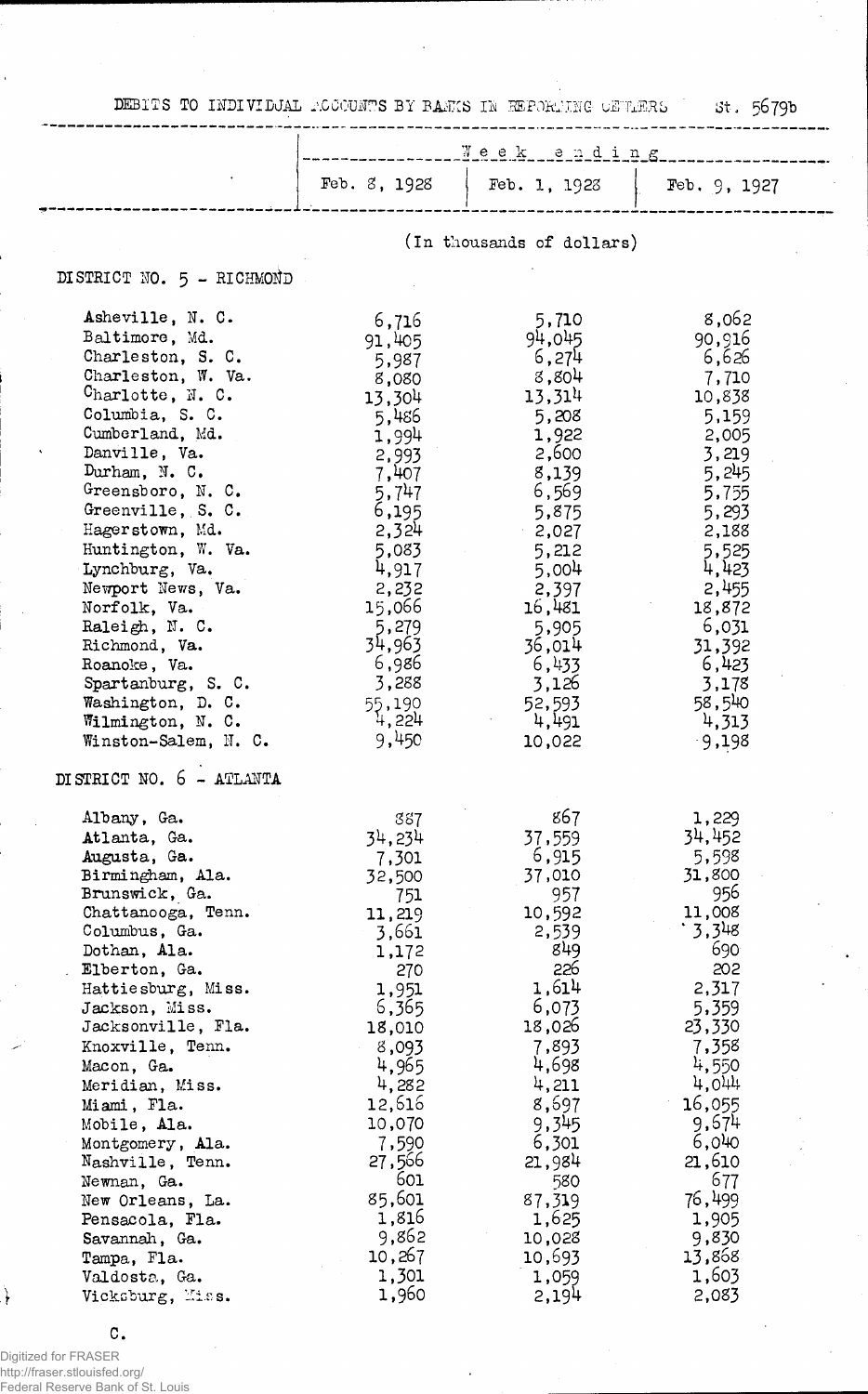|  | DEBITS TO INDIVIDUAL ACCOUNTS BY BANKS IN REPORTING CENTERS |  |  |  |  | . st. 5679c |
|--|-------------------------------------------------------------|--|--|--|--|-------------|

|                            | Week_cnding_c_ |                           |              |  |  |
|----------------------------|----------------|---------------------------|--------------|--|--|
|                            | Feb. 5, 1923   | Feb. 1, 1928              | Feb. 9, 1927 |  |  |
|                            |                | (In thousands of dollars) |              |  |  |
| DISTRICT NO. 7 - CHICAGO   |                |                           |              |  |  |
| Adrian, Mich.              | 939            | 953                       | 1,099        |  |  |
| Aurora, Ill.               | 3,728          | 2,986                     | 3,854        |  |  |
| Bay City, Mich.            | 2,700          | 2,669                     | 2,853        |  |  |
| Bloomington, Ill.          | 3,503          | 3,115                     | 2,708        |  |  |
| Cedar Rapids, Iowa         | 10,644         | 9,759                     | 8,541        |  |  |
| Champaign-Urbana, Ill.     | 4,041          | 3,114                     | 2,759        |  |  |
|                            |                | 947,950                   | 737,911      |  |  |
| Chicago, Ill.              | 872,549        | 3,655                     | 2,838        |  |  |
| Danville, Ill.             | 2,935          | 8,314                     | 7,867        |  |  |
| Davenport, Iowa            | 9,296          | 4,339                     | 4,060        |  |  |
| Doctur, Ill.               | 4,748          |                           | 17,435       |  |  |
| Des Moines, Iowa           | 18,657         | 15,806                    | 153,478      |  |  |
| Detroit, Mich.             | 233,792        | 196,167                   | 3,691        |  |  |
| Dubuque, Iowa              | 3,499          | 3,448                     | 8,619        |  |  |
| Flint, Mich.               | 9,774          | 9,609                     | 8,857        |  |  |
| Fort Wayne, Ind.           | 9,646          | 10,153                    | 4,553        |  |  |
| Gary, Ind.                 | 5,023          | 5,656                     | 17,222       |  |  |
| Grand Rapids, Mich.        | 13,181         | 18,223                    |              |  |  |
| Green Bay, Wis.            | 3,100          | 3,136                     | 2,773        |  |  |
| Hammond, Ind.              | 4,403          | 4,715                     | 4,020        |  |  |
| Indianapolis, Ind.         | 41,970         | 44,409                    | 48,362       |  |  |
| Jackson, Mich.             | 4,737          | 5,586                     | 4,225        |  |  |
| Kalamazoo, Mich.           | 5,563          | 5,772                     | 5,296        |  |  |
| Lansing, Mich.             | 7,200          | 7,500                     | 6,542        |  |  |
| Mason City, Iowa           | 2,600          | 2,300                     | 2,300        |  |  |
| Milwaukee, Wis.            | 73,938         | 72,326                    | 77,045       |  |  |
| Moline, Ill.               | 2,966          | 2,268                     | 2,225        |  |  |
| Muscatine, Iowa            | 1,650          | 1,361                     | 1,264        |  |  |
| Oshkosh, Wis.              | 3,000          | 3,300                     | 3,100        |  |  |
| Peoria, Ill.               | 11,749         | 12,421                    | 10,031       |  |  |
| Rockford, Ill.             | 10,991         | 7,488                     | 6,713        |  |  |
| Saginaw, Mich.             | 5,649          | 5,202                     | 5,681        |  |  |
| Sheboygan, Wis.            | 3,960          | 3,029                     | 2,995        |  |  |
| Sioux City, Iowa           | 14,453         | 7,366                     | 17,845       |  |  |
| South Bend, Ind.           | 10,275         | 9,477                     | 11,215       |  |  |
| Springfield, Ill.          | 8,826          | 8,381                     | 8,026        |  |  |
|                            | 4,776          | 4,570                     | 6,626        |  |  |
| Terre Haute, Ind.          | 4,551          | 4,063                     | 4,255        |  |  |
| Waterloo, Iowa             |                |                           |              |  |  |
| DISTRICT NO. 8 - ST. LOUIS |                |                           |              |  |  |
| East St. Louis and Nat'l.  |                | 15,309                    | 9,758        |  |  |
| Stock Yards, Ill.          | 14,618         | 2,162                     | 2,356        |  |  |
| Eldorado, Ark.             | 1,825          | 10,338                    | 10,249       |  |  |
| Evansville, Ind.           | 11,178         |                           | 3,042        |  |  |
| Fort Smith, Ark.           | 3,159          | 2,922                     | 1,374        |  |  |
| Greenville, Miss.          | 902            | 779                       | 1,070        |  |  |
| Helena, Ark.               | 885            | 831                       | 16,719       |  |  |
| Little Rock, Ark.          | 18,748         | 16,950                    |              |  |  |
| Louisville, Ky.            | 47,155         | 48,885                    | 47,028       |  |  |
| Memphis, Tenn.             | 30,856         | 38,268,                   | 37,260       |  |  |
| Owensboro, Ky.             | 1,626          | 1,561                     | 1,533        |  |  |
| Pine Bluff, Ark.           | 2,550          | 2,339                     | 2,965        |  |  |
| Quincy, Ill.               | 3,104          | 2,808                     | 2,886        |  |  |
| St. Louis, Mo.             | 183,161        | 178,800                   | 161,500      |  |  |
| Sedalia, Mo.               | 1,114          | 873                       | 923          |  |  |
| Springfield, Mo.           | 4,228          | 3,757                     | 3,241        |  |  |

J.

 $\ddot{\phantom{0}}$ 

Digitized for FRASER http://fraser.stlouisfed.org/ Federal Reserve Bank of St. Louis

C.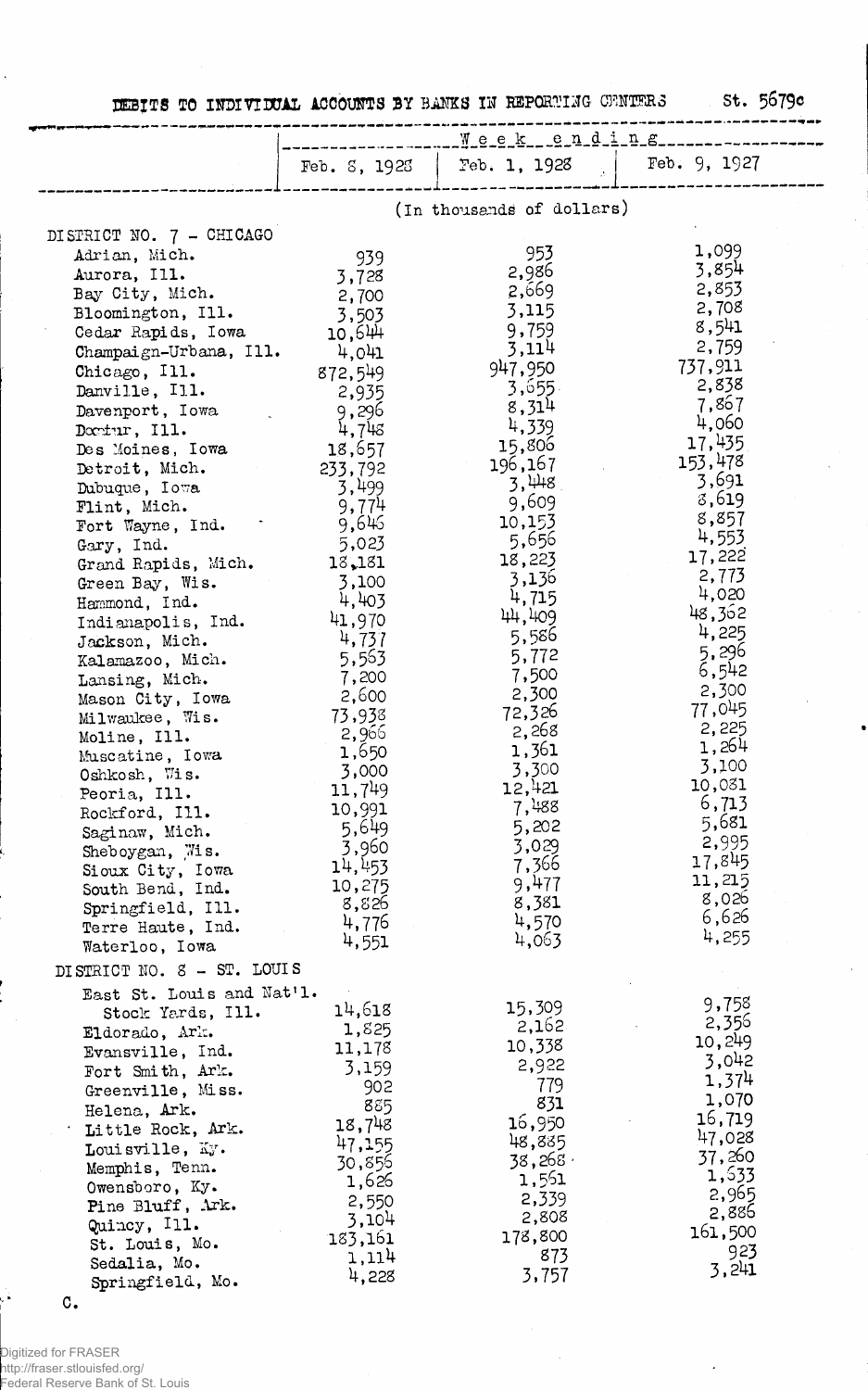DEBITS TO INDIVIDUAL ACCOUNTS *IY* BANKS IN REPORTING CENTERS St. 5679d Week ending

 $\ddot{\phantom{1}}$ 

|                                                                                                                                                                                                                                                                                                                                                                                                                                                                                                                                                                          | ending<br>Week                                                                                                                                                                                                                                           |                                                                                                                                                                                                                                                         |                                                                                                                                                                                                                                                        |  |  |  |
|--------------------------------------------------------------------------------------------------------------------------------------------------------------------------------------------------------------------------------------------------------------------------------------------------------------------------------------------------------------------------------------------------------------------------------------------------------------------------------------------------------------------------------------------------------------------------|----------------------------------------------------------------------------------------------------------------------------------------------------------------------------------------------------------------------------------------------------------|---------------------------------------------------------------------------------------------------------------------------------------------------------------------------------------------------------------------------------------------------------|--------------------------------------------------------------------------------------------------------------------------------------------------------------------------------------------------------------------------------------------------------|--|--|--|
|                                                                                                                                                                                                                                                                                                                                                                                                                                                                                                                                                                          | Feb. 8, 1928                                                                                                                                                                                                                                             | Feb. 1, 1928                                                                                                                                                                                                                                            | Feb. 9, 1927                                                                                                                                                                                                                                           |  |  |  |
|                                                                                                                                                                                                                                                                                                                                                                                                                                                                                                                                                                          |                                                                                                                                                                                                                                                          | (In thousands of dollars)                                                                                                                                                                                                                               |                                                                                                                                                                                                                                                        |  |  |  |
| DISTRICT NO. 9 - MINEAPOLIS                                                                                                                                                                                                                                                                                                                                                                                                                                                                                                                                              |                                                                                                                                                                                                                                                          |                                                                                                                                                                                                                                                         |                                                                                                                                                                                                                                                        |  |  |  |
| Aberdeen, S. D.<br>Billings, Mont.<br>Dickinson, N. D.<br>Duluth, Minn.<br>Fargo, N. D.<br>Grand Forks, N. D.<br>Helena, Mont.<br>Jamestown, N. D.<br>La Crosse, Wis.<br>Minneapolis, Minn.<br>Minot, N. D.<br>Red Wing, Minn.<br>St. Paul, Minn.<br>Sioux Falls, S. D.<br>South St. Paul, Minn.<br>Superior, Wis.<br>Winona, Minn.                                                                                                                                                                                                                                      | 1,398<br>1,712<br>398<br>11,966<br>3,495<br>1,539<br>1,879<br>671<br>2,542<br>76,373<br>1,344<br>613<br>37,745<br>4,308<br>8,407<br>2,018<br>1,477                                                                                                       | 1,328<br>1,706<br>279<br>13,677<br>2,659<br>1,537<br>1,695<br>521<br>2,442<br>85,691<br>1,059<br>644<br>40,278<br>3,776<br>8,359<br>1,959<br>1,512                                                                                                      | 1,279<br>1,580<br>281<br>13,216<br>2,796<br>1,896<br>1,806<br>406<br>2,189<br>76,683<br>1,273<br>626<br>35,175<br>4,509<br>8,264<br>1,869<br>1,595                                                                                                     |  |  |  |
| DISTRICT NO. 10 - KANSAS CITY<br>Albuquerque, N. M.<br>Atchison, Kans.<br>Bartlesville, Okla.<br>Casper, Wyo.<br>Cheyenne, Wyo.<br>Colorado Springs, Colo.<br>Denver, Colo.<br>Enid, Okla.<br>Fremont, Neb.<br>Grand Junction, Colo.<br>Guthrie, Okla.<br>Hutchinson, Kans.<br>Independence, Kans.<br>Joplin, Mo.<br>Kansas City, Kans.<br>Kansas City, Mo.<br>Lawrence, Kans.<br>Lincoln, Neb.<br>.Muskogee, Okla.<br>Oklahoma City, Okla.<br>Okmulgee, Okla.<br>Omaha, Neb.<br>Parsons, Kans.<br>Pittsburg, Kans.<br>Pueblo, Colo.<br>St. Joseph, Mo.<br>Topeka, Kans. | 2,967<br>1,426<br>4,053<br>1,645<br>1,423<br>4,094<br>39,162<br>3,008<br>1,134<br>667<br>820<br>3,797<br>2,138<br>4,075<br>4,762<br>88,241<br>1,325<br>7,487<br>2,456<br>26,396<br>1,843<br>49,772<br>734<br>1,595<br>4,015<br>13,801<br>4,965<br>23,627 | 2,144<br>1,447<br>5,494<br>1,639<br>1,205<br>3,331<br>37,742<br>3,118<br>757<br>626<br>768<br>3,686<br>2,992<br>5,042<br>4,642<br>86,528<br>1, 147<br>6,905<br>2,706<br>22,893<br>1,697<br>47,085<br>692<br>1,906<br>3,644<br>14,087<br>4,263<br>31,630 | 2,536<br>1,248<br>4,794<br>2,137<br>1,433<br>3,320<br>37,601<br>3,169<br>829<br>718<br>778<br>4,817<br>1,961<br>3,373<br>4,514<br>80,133<br>1,160<br>6,586<br>2,467<br>21,504<br>2,251<br>42,219<br>792<br>1,422<br>3,963<br>12,862<br>4,484<br>24,246 |  |  |  |

 $W_{\bullet}$ 

 $\mathcal{L}^{\mathcal{L}}$ 

 $\ddot{\phantom{1}}$ 

Digitized for FRASER http://fraser.stlouisfed.org/ Federal Reserve Bank of St. Louis